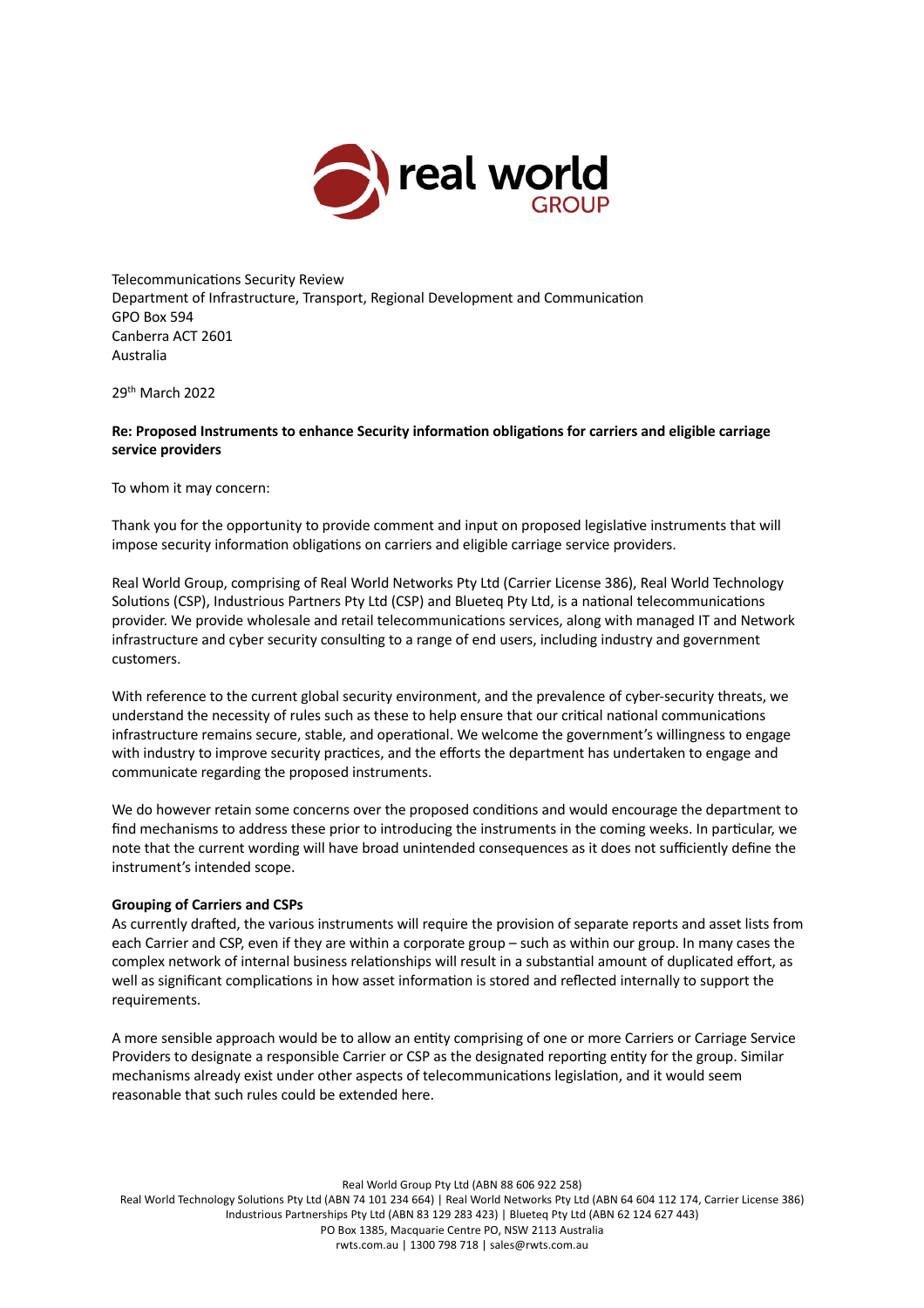# **Scope of definition of Cyber Security**

A primary concern of the proposed instruments is the definition of a 'cyber security incident'. While the department's industry briefing made it clear that the intention was to only capture events where there is a 'cyber' attack (specifically referred to as containing a Software element) the currently proposed definition is a lot broader and captures incidents outside the instruments' intended scope.

In reviewing network incidents from the past 24 months, we have identified a number of events that we understand are not intended to be covered by the scope of this determination but would in fact be captured by the currently proposed definition of an incident; because the scope is only limited by the fact that the action is unauthorised, and the nature of the impact. While it is clear the intention is to capture 'malicious' activity, this is not restricted by the current wording of the instrument.

To help understand this, it is important to understand that within a telecommunications network it is possible for third-party events – for example the misconfiguration of a network filter list, or the unintentional abuse of a shared access service – to cause disruption to carrier or carriage service provider's assets. These actions would not normally be classed as a cyber security incident, but based on the proposed wording it would be difficult for a Carrier or CSP to not treat them as such. Additionally, a civil contractor who accidentally severed a communications cable, or a traffic incident that resulted in disruption to the operations of a communications facility would similarly be captured by the instruments' reporting obligations. We consider that unless 'cyber security incident' is more accurately defined, there will be additional burden on carriers/CSPs and that the department will collect large amounts of non-useful data.

## **Third Party Network Relationships**

At present it remains unclear how third-party network relationships should be factored into reporting. While it seems clear that the primary intention is to capture 'tangible' assets, the wording is clearly defined to capture the Virtual network operators as well as physical network operators by including the definitions under section (b) of the definition of an asset.

The obligation to establish control and identify asset components (such as the physical location of the asset and detailed ownership information) is often part of the commercial and confidential nature of a third-party provider in Virtual Operator relationships and is not usually material to the nature of the agreement with a CSP who delivers a 'virtual' telecommunications network. Commercially we anticipate much resistance to us seeking to quantify these assets with our providers and can foresee similar contractual issues with our virtual network clients.

We would suggest that clarification is required to indicate how virtual network relationships should be handled under these rules.

## **Overly burdensome regulation for smaller operators**

We remain concerned that the implementation of these instruments will be overly burdensome for smaller operators, many of whom are sole traders or owner-operator businesses with a small asset base or network footprints. In many cases these operators do not have the operational resources to fulfill the instruments' additional reporting obligations without incurring substantial costs in additional staff and systems resources; which for smaller operators often running incredibly tight margins presents a significant cost of business in relation to their overall operating revenue.

In the consultation briefings, the department indicated that it intended the obligations to consist of some 'safe harbour' provisions to make it clear that such rules would only apply to providers of a certain size. As with other legislative elements, we would propose that a 'Services In Operation' (SIO) threshold would be a good mechanism to indicate whether a provider should be bound by these enhanced reporting obligations, for example providers with less than 25,000 SIOs should not be subject to the instruments.